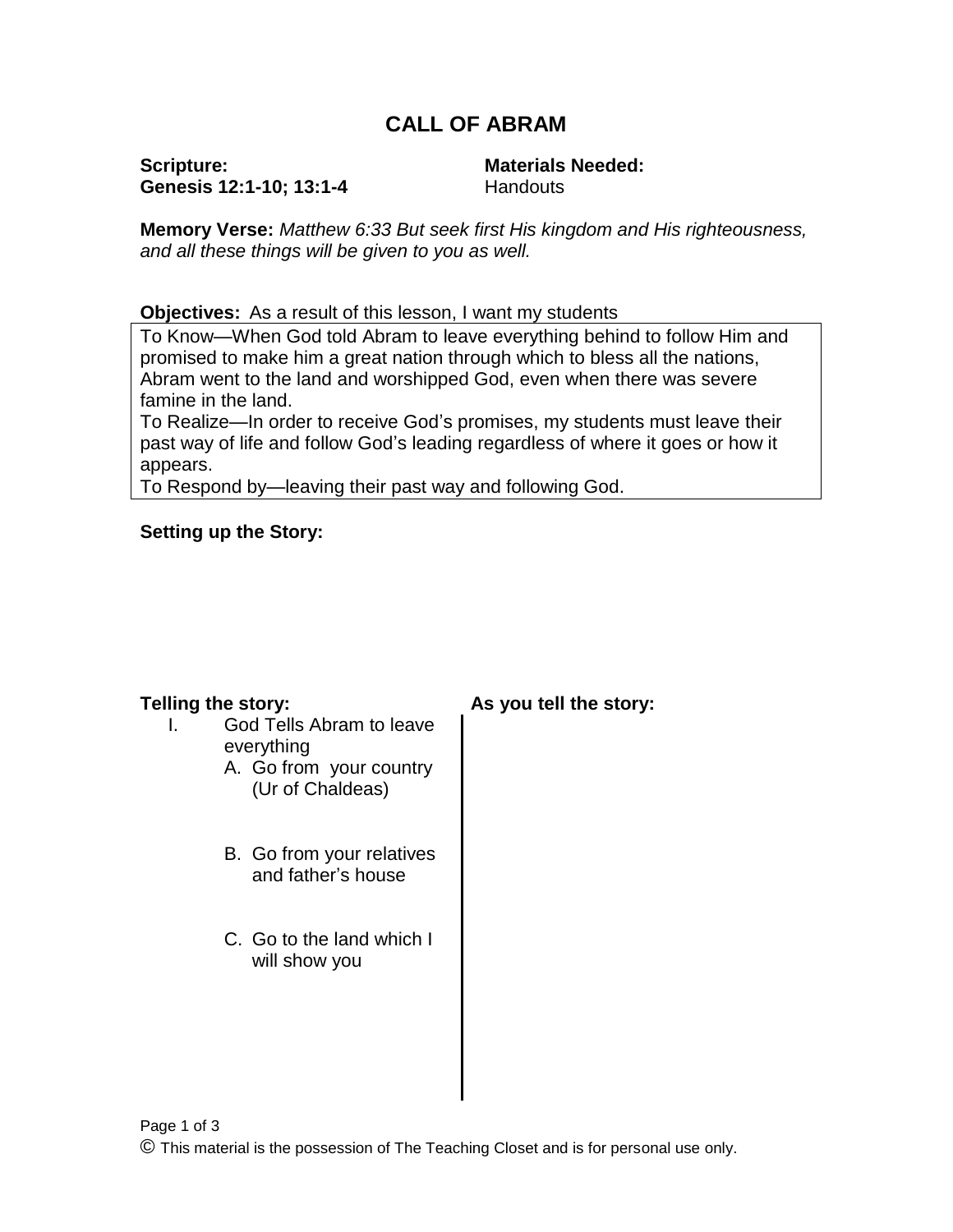- II. God Promises
	- A. **I will** make you a great nation
	- B. **I will** bless you
	- C. **I will** make your name great
	- D. You shall be a blessing
	- E. **I will** bless those who bless you and the one who curses you I will curse
	- F. In you all the families of the earth will be blessed
	- G. To your descendants I will give this land (v. 7)
- III. Abram Goes to the Land A. 75 years old when he leaves Haran
	- B. Lot, Sarai with him And all possessions
	- C. Comes to Canaan— Shechem to the oak of Moreh
	- D. The Canaanite was in the land (looks impossible!)
	- E. Goes to Bethel and builds an altar to God